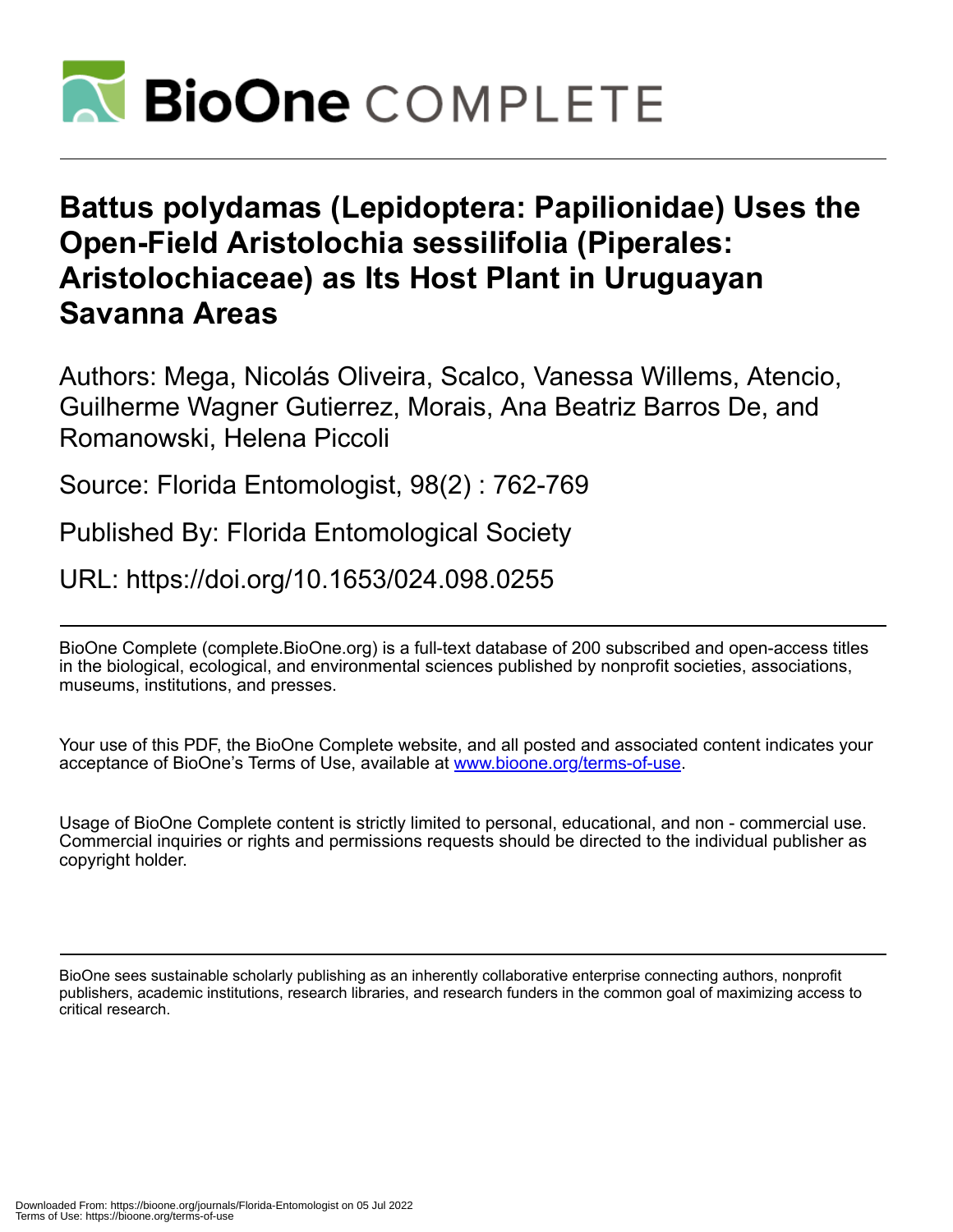# *Battus polydamas* **(Lepidoptera: Papilionidae) uses the open-field** *Aristolochia sessilifolia* **(Piperales: Aristolochiaceae) as its host plant in Uruguayan savanna areas**

*Nicolás Oliveira Mega1,\*, Vanessa Willems Scalco2 , Guilherme Wagner Gutierrez* Atencio<sup>2</sup>, Ana Beatriz Barros De Morais<sup>3</sup>, and Helena Piccoli Romanowski<sup>1</sup>

#### **Abstract**

Butterfly species with broad geographical ranges are expected to be tolerant of ecological/ environmental constraints and to shifts in host plant use. This seems to be the case of the butterfly *Battus polydamas* (Linnaeus, 1758) (Lepidoptera: Papilionidae)*,* which in the absence of better host plants may lay eggs on low-quality *Aristolochia* (Piperales: Aristolochiaceae) plants, increasing the developmental time and mortality rate of immatures. *Battus polydamas* populations from the Uruguayan savanna were investigated to verify whether *A. sessilifolia* (Klotzsch) Duch. was being used as a host plant in grassland areas where no other *Aristolochia* species are available. Species distribution models (SDM) for both species were built to verify whether ecological conditions could cause overlapping distributions between them. Extensive field surveys were performed to investigate whether *B. polydamas* actually uses *A. sessilifolia* as larval food source in the field. The performance of larvae on such host plant was also tested under controlled conditions in a laboratory environment. The SDM analysis showed a large overlap between the distributions of *B. polydamas* and *A. sessilifolia*. Field surveys revealed the occurrence of an interaction between the butterfly and the potential host plant, and laboratory experiments corroborated that *B. polydamas* larvae can successfully use *A. sessilifolia* as a host plant. The wide distribution of *B. polydamas* suggests that this butterfly species evolved the ability to develop in unfavorable environments (e.g., poor host plants, adverse climate), allowing it to use virtually all *Aristolochia* species of the Neotropics as host plants. Thus, adult females appear to have developed the capacity to identify any *Aristolochia* spp. as a suitable host plant, enabling the exploitation of various landscapes and ecoregions.

Key Words: ecological plasticity; grassland areas; larval performance; Neotropical Region; species distribution model; swallowtail butterflies

#### **Resumen**

Se espera que las especies de mariposas con rangos geográficos amplios sean tolerantes a las limitaciones ecológicas / ambientales y cambios en el uso de la planta hospedante. Y este parece ser el caso de la mariposa *Battus polydamas* (Linnaeus, 1758) (Lepidoptera: Papilionidae), que en ausencia de mejores plantas hospedadoras pueden poner huevos en *Aristolochia* (Aristolochiaceae) de baja calidad, aumentando el tiempo de desarrollo y la tasa de mortalidad de los estados inmaduros. Es así como poblaciones de *B. polydamas* de la sabana Uruguaya fueron investigadas a objeto de verificar si *A. sessilifolia* (Klotzsch) Duch. estaría siendo utilizada como planta hospedera en zonas de pastizales, donde no se encuentra ninguna otra especie de *Aristolochia*. A este respecto, se construyeron modelos de distribución de especies (SDM) para ambas especies, con el objetivo de verificar si las condiciones ecológicas podrían permitir la sobreposición de distribución geográfica entre ellas. Se realizaron encuestas de campo extensivas para investigar si *B. polydamas* realmente utiliza *A. sessilifolia* como fuente de alimento larval en condiciones naturales. El rendimiento de las larvas en esta planta hospedera también se puso a prueba bajo condiciones controladas en laboratorio. El análisis de SDM mostró un gran solapamiento entre las distribuciones de *B. polydamas* y *A. sessilifolia*. Los estudios de campo revelaron la ocurrencia de interacción entre la mariposa y la potencial planta hospedera, y los experimentos de laboratorio corroboraron que las larvas de *B. polydamas* pueden utilizar con éxito *A. sessilifolia* como planta hospedera. La amplia distribución de *B. polydamas* sugiere que esta especie de mariposa ha tenido la capacidad de desarrollarse en ambientes desfavorables (*e.g.* pobres en plantas hospedadoras, clima adverso) durante su evolución, lo que le ha permitido utilizar prácticamente todas las especies de *Aristolochia* del Neotrópico como hospedera. Por lo tanto, las hembras adultas podrían haber desarrollado la capacidad de identificar cualquiera *Aristolochia* como hospedera adecuada, permitiendo la explotación de diferentes paisajes y ecorregiones.

Palabras Clave: desarrollo larval; modelo de distribución de especies; papilionidos; pastizales; plasticidad ecológica; región Neotropical

<sup>1</sup> Department of Zoology, Federal University of Rio Grande do Sul. Av. Bento Gonçalves 9500/43435. Postal Code 91501-970. Porto Alegre, RS, Brazil 2 Graduate Program in Animal Biology, Federal University of Rio Grande do Sul. Av. Bento Gonçalves 9500/43435. Postal Code 91501-970, Porto Alegre, RS, Brazil 3 Department of Biology, Federal University of Santa Maria. Av. Roraima, 1000, Camobi, km 9, Postal Code 97105-900, Santa Maria, RS, Brazil \*Corresponding author; E-mail: nicolas.mega@gmail.com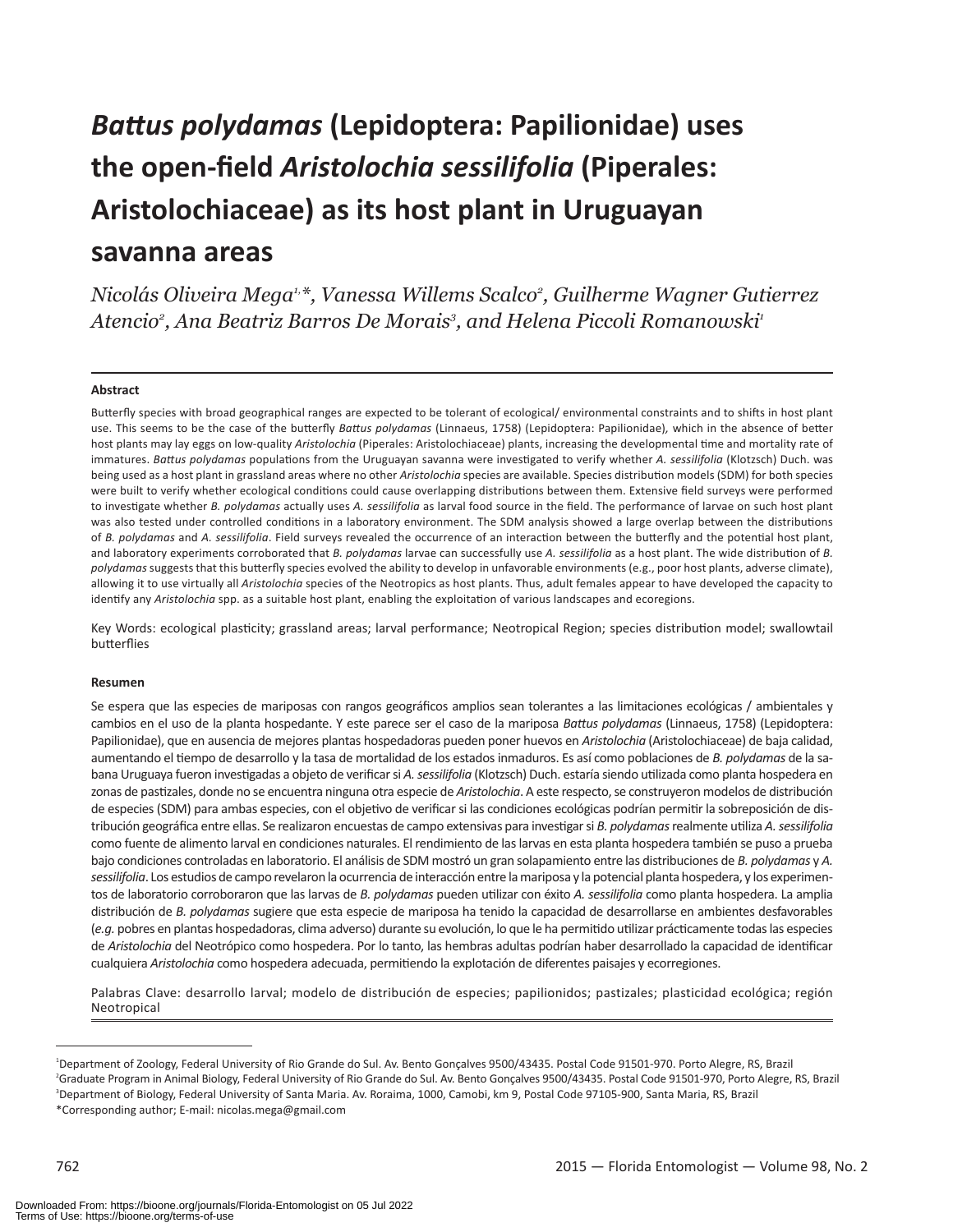Among the several variables affecting the distribution of herbivorous insects, the richness and abundance of host plants in different habitats are some of the most important ecological constraints to survival (Dennis et al*.* 2000). Herbivore species with the ability to explore a wide range of host plants are expected to have larger distributions when compared with those restricted to just a few hosts (Gaston et al*.* 1997). Generally, butterfly species with broad geographical ranges are expected to be more tolerant to ecological environmental constraints and to shifts of host plant use than species with smaller distributions. Therefore, with the increase in ecological specialization of the herbivores towards certain groups of plants, it is expected that the presence of an insect species in some areas would be much more influenced by the availability of food sources to immatures than by environmental constraints affecting the survival of adult forms (Dennis et al. 2005).

From the host plant selection standpoint, the choice to lay eggs on suitable food sources is one of the most important factors affecting the chances of a caterpillar developing into a viable butterfly (Chew 1977). The chemical and physical properties of different host plants, such as the concentration of nutrients and leaf toughness, may vary within and between species, producing changes in life histories (Scriber & Slansky 1981; Bernays & Chapman 1994). Another effect of nutritional quality variation of host plants is the decrease in survival caused by the extension of larval development time, which increases the exposure of larvae to predators and other natural enemies (Loader & Damman 1991). Therefore, changes in the type and quality of food may significantly alter larval performance and the priorities of resource allocation on highly monophagous species, whereas it would be less of a concern to polyphagous species (Dennis et al*.* 2005).

The butterfly *Battus polydamas* (Linnaeus, 1758) (Papilionidae: Troidini) is a broad-range species, occurring from central Argentina to southern USA. The adults are common in dry and disturbed habitats, while rare in humid forests (Tyler et al*.* 1994). Females lay egg clutches on about 24 *Aristolochia* species (Beccaloni et al*.* 2008), having a general preference for host plants that optimize the development of their larvae (Fagua et al*.* 1998). Under adverse conditions, or in the absence of better food sources to immatures, *B. polydamas* may lay eggs on low-quality host plants (Tyler et al*.* 1994), at the cost of an increase in the development time and mortality rate of immature forms (Fagua et al*.* 1998).

The generalist characteristic of *B. polydamas*, evident due to the large number of host plant species chosen by females during oviposition, suggests that many species of *Aristolochia* might be suitable as food sources for its larvae. Some authors have suggested that *B. polydamas* can, as a matter of fact, use all Neotropical *Aristolochia* spp. as host plants (Tyler et al*.* 1994), even though the suitability of various of these species has not been tested. According to Fagua et al*.* (1998), host plant shifts do not seem to significantly affect the survival rate of *B. polydamas* immatures, in spite of females showing a preference for more abundant species within their residential areas*.* On the other hand, the encounter-frequency theory (Southwood 1961) predicts that the use of more host plants would provide access to more biotopes, which would allow access to more resources for immatures of *B. polydamas*. Thus, polyphagous butterfly species could more easily adopt novel hosts and biotopes during range expansions when compared with monophagous species (Thomas et al*.* 2001). Therefore, it is expected that the great plasticity of *B. polydamas* would allow wider distributions by enhanced contact with a varied range of *Aristolochia*  resources.

*Aristolochia sessilifolia* (Klotzsch) Duch. (Piperales: Aristolochiaceae) is a plant commonly found in natural grasslands from southern South America (Barros & Araújo 2013), especially in areas of the Uru-

guayan savanna, Espinal, and Southern Cone Mesopotamian savanna ecoregions (Olson et al*.* 2001). This plant species has a prostrate habit, growing in sunny open areas of dry shallow soils (Hoehne 1942). Individuals are often found in small patches from spring to autumn, suffering defoliation during winter due to frost. During the coldest months of the year the plants survive adverse conditions thanks to the perennial rhizome that promotes re-growth in the early spring. Its use as host plant by Troidini butterflies has already been observed for *Euryades* species (Beccaloni et al*.* 2008) but has never been recorded for other Troidini butterfly species.

The close association between the Troidini butterflies and the plants of the genus *Aristolochia* is a well-known example of coevolution between herbivores and host plants (Ehrlich & Raven 1964; Silva-Brandão & Solferini 2007; Fordyce 2010). It has been suggested that *Aristolochia* plants might have evolved toxic secondary compounds to avoid herbivorous attacks from insects (Ehrlich & Raven 1964; Bernays & Graham 1988; Brown et al*.* 1991; Nishida & Fukami 1989). On the other hand, the ecological specialization of the herbivores could have promoted the ability to neutralize the toxicity of herbivore deterrents, followed by an evolutionary step towards the sequestration of toxins to use them as chemical defense against predators (Futuyma & Keese 1992; Opitz & Müller 2009; Janz 2011; Morais et al*.* 2013).

Considering the generalist behavior and the broad range of *B. polydamas*, the populations from the Uruguayan savanna were investigated to discover whether they could be successfully using *A. sessilifolia* as a host plant in grassland areas, where few or no forest *Aristolochia* species are available. First, species distribution models (SDM) for *B. polydamas* and *A. sessilifolia* were built to verify whether ecological conditions would allow overlapping distributions between the herbivore and the host plant. Based on those SDMs, field surveys in areas where models suggested high probability of sympatry between the 2 species were performed, investigating whether *B. polydamas* was actually using *A. sessilifolia* as a larval food source in nature. Second, the performance of *B. polydamas* larvae on *A. sessilifolia* under controlled conditions was tested to assess survival and developmental constraints during the use of this host plant.

## **Materials and Methods**

#### SPECIES DISTRIBUTION MODELLING

To determine whether there was overlap between the occurrence of *B. polydamas* and *A. sessilifolia*, SDMs were built for both species. The occurrence records used to build the SDMs were obtained from entomological collections, herbaria, scientific publications, and personal field observations. The environmental data used in the modeling were obtained from the bioclimatic database Worldclim (Hijmans et al*.* 2005) and the soil collection data sets available at ORNL-DAAC (Batjes 2000; Dunne & Willmott 2000; Global Soil Data Task Group 2000; Webb et al*.* 2000; Fischer et al*.* 2008). The environmental information for each occurrence point was obtained and subjected to a principal component analysis (PCA) to select the most significant variables for both species distributions. The most relevant PCA axis for each species distribution was selected by the inflection point observed in the Scree Plot (Gotelli & Ellison 2004). After PCA selection, the original environment variables showing the highest loading values at each axis were chosen for SDM generation. The SDMs were built applying the following algorithms: Bioclimatic Envelope (Bioclim) (Busby 1991), Malahanobis Distance (MD) (Farber & Kadmon 2003), Maximum Entropy (MaxEnt)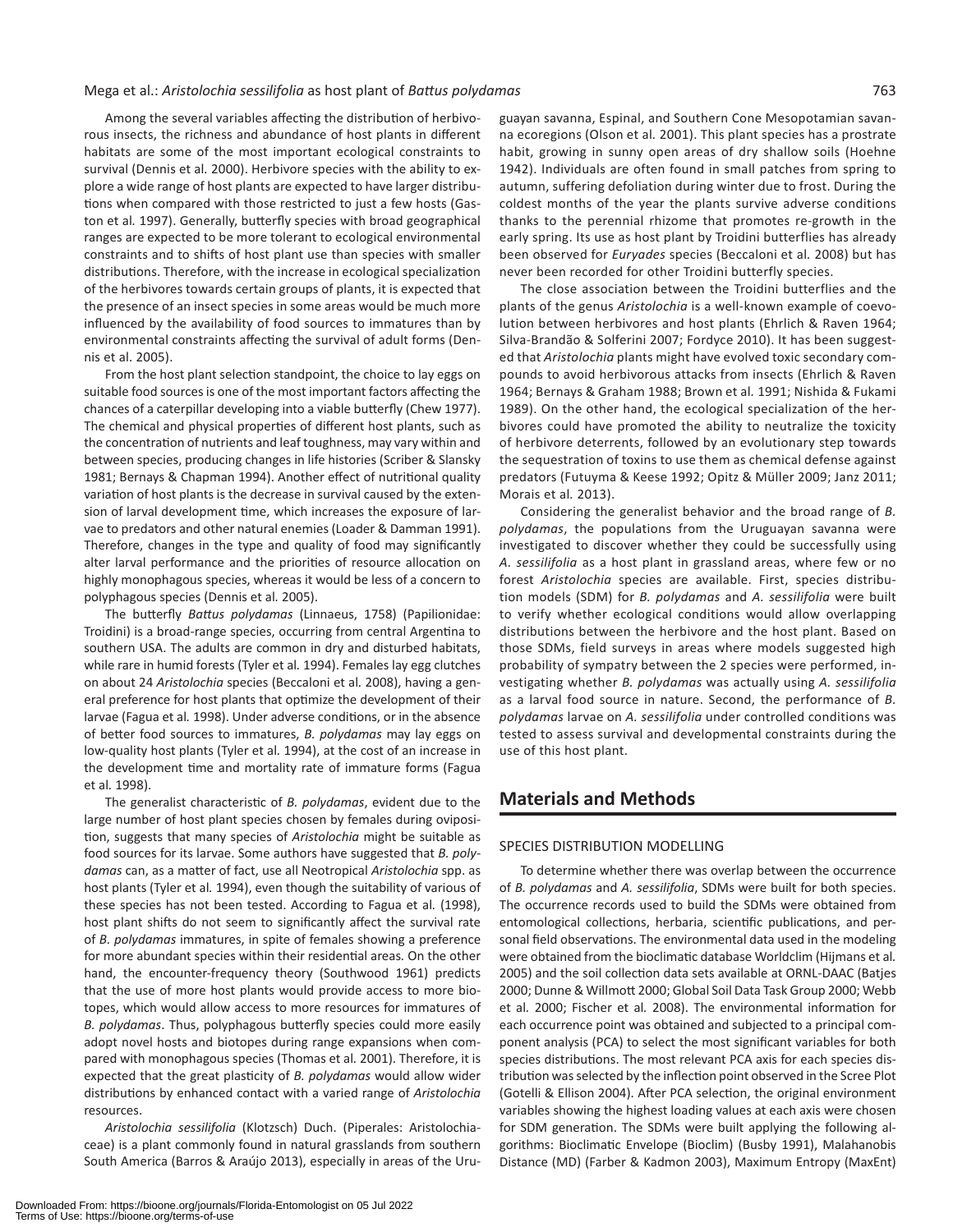(Phillips et al*.* 2006), Genetic Algorithm for Rule-set Production (GARP) (Stockwell & Noble 1992), and Support Vector Machine (SVM) (Cortes & Vapnik 1995) using the software Open Modeller v.1.3.0 (Muñoz et al*.* 2009) and Maxent (Phillips et al*.* 2006). Each model generated was validated by an internal test, selecting 70% of the records as training data and 30% as test data, and by an external test, using the area under the receiver operating characteristic (ROC) curve (AUC). The SDMs generated with different algorithms were corrected by the minimum training presence logistic threshold and joined in a consensus model for each species using DIVA-GIS v.7.5 (Hijmans et al*.* 2001). The locations of occurrences predicted by the SDMs for *B. polydamas* and *A. sessilifolia* were classified according to the biogeographical regions and provinces proposed by Morrone (2006) and to the South American ecoregions from Olson et al. (2001).

The niche breadth and overlapping of butterfly and host plant distributions were analyzed in the software ENM Tools v.1.4.3 (Warren et al*.* 2010) using the data from the SDMs. Levin's standardized niche breadth  $(\dot{B}_\lambda)$  (Levins 1968) was estimated from consensus SDMs by measuring the uniformity of the environmental suitability throughout the distribution of each species. Thus,  $\dot{B}_\lambda$  is Zero when all the individuals occur in only one resource state (maximum specialization, minimum niche breadth) and One when individuals occur in all resource states (minimum specialization, maximum niche breadth). Three statistics were calculated to estimate niche SDM overlapping: Schoener's *D* (Schoener 1968), the *I*-statistic (Warren et al. 2008), and Relative Rank, *RR* (Warren & Seifert 2011). Schoener's *D* relies on the assumption that the probabilities are proportional to local species densities or any other measure of relative use. On the other hand, the *I*-statistic is a modification of Hellinger's distance and was used to compare community composition (Legendre & Gallagher 2001). The *D* and *I* statistics were calculated by taking the difference between the species suitability score at each grid cell, after the suitabilities have been standardized so that they sum to one over the geographic space being measured. The *RR* is an estimate of the probability that the relative ranking of any 2 patches of habitat is the same for the 2 models.

#### FIELD SURVEYS

Based on the SDMs generated, field surveys in areas with expected sympatry between the 2 species were performed to investigate if *B. polydamas* was, in fact, using *A. sessilifolia* as a host plant in the Uruguayan savanna areas. Field surveys were conducted in natural steppe areas and grasslands with livestock reared under extensive management (no forage added by sowing). Several localities of the Uruguayan savanna from latitude S 28° to latitude S 34° were selected, and transects of 500 m at each place were exhaustively surveyed. When an *A. sessilifolia* plant was found, the plant was inspected for eggs and immature forms of *B. polydamas*. If the plant harbored an immature form of *B. polydamas,* it was considered that the butterfly species was using it as a host plant in the inspected area. The presence of *B. polydamas* adults foraging in the surveyed areas was also recorded.

#### LABORATORY PERFORMANCE TRIALS

To analyze the performance and survivorship of *B. polydamas* on *A. sessilifolia*, laboratory trials under controlled conditions were performed. Eggs of *B. polydamas* were collected in the field, at Morro Santana, Porto Alegre, Rio Grande do Sul State (30°04'00.6"S, 051°07'20.3"W), placed in cylindrical plastic vials (200 mL) and brought to the laboratory to be reared at constant temperature (25  $\pm$  2 °C) and photoperiod (16:8 h L:D) in a Biochemical Oxygen Demand incubator (BOD). After hatching, larvae were placed individually in other cylindrical plastic containers with screw caps (200 mL) and fed *ad libitum* with cuttings of *A. sessilifolia* previously disinfected with 0.01% sodium hypochlorite solution. Larval development was monitored daily and vial cleaning performed during each monitoring event. Immatures of *B. polydamas* were also reared on *Arislolochia triangularis* Cham., a well-known host plant broadly used with success by *B. polydamas* immatures, which is present only at forest edges, using the same methodology.

In order to analyze larval performance on *A. sessilifolia*, the differential immature survivorship at each instar and stage, the total develop-

Table 1. Statistics obtained for each algorithm and consensus model during the internal and external tests carried out with the several species distribution models, i.e., (**A)** *Battus polydamas,* and **(B)** *Aristolochia sessilifolia.*

| A. Test type        | Statistics  | <b>Bioclim</b> | SVM    | Maxent | GARP   | Environmental distance | Consensus SDM        |
|---------------------|-------------|----------------|--------|--------|--------|------------------------|----------------------|
| Internal            | Accuracy    | 1.0000         | 0.9830 | 0.7642 | 0.9830 | 1.0000                 | 0.9460               |
|                     | <b>AUC</b>  | 0.9067         | 0.9481 | 0.7764 | 0.9012 | 0.9998                 | 0.9064               |
|                     | Sensitivity | 1.0000         | 0.9830 | 0.7642 | 0.9830 | 1.0000                 | 0.9460               |
|                     | Omission    | 0.0000         | 0.0170 | 0.2358 | 0.0170 | 0.0000                 | 0.0540               |
| External            | Accuracy    | 0.9868         | 0.9868 | 0.7632 | 0.9868 | 0.9868                 | 0.9421               |
|                     | <b>AUC</b>  | 0.8980         | 0.9510 | 0.7764 | 0.8999 | 0.9606                 | 0.8972               |
|                     | Sensitivity | 0.9868         | 0.9868 | 0.7632 | 0.9868 | 0.9868                 | 0.9421               |
|                     | Omission    | 0.0132         | 0.0132 | 0.2368 | 0.0132 | 0.0132                 | 0.0579               |
|                     |             |                |        |        |        |                        |                      |
| <b>B.</b> Test type | Statistics  | Bioclim        | SVM    | Maxent | GARP   | Environmental distance | <b>Consensus SDM</b> |
| Internal            | Accuracy    | 1.0000         | 0.9355 | 0.3226 | 0.8710 | 1.0000                 | 0.8258               |
|                     | <b>AUC</b>  | 0.9863         | 0.9740 | 0.6136 | 0.9096 | 0.9977                 | 0.8962               |
|                     | Sensitivity | 1.0000         | 0.9355 | 0.3226 | 0.8710 | 1.0000                 | 0.8258               |
|                     | Omission    | 0.0000         | 0.0645 | 0.6774 | 0.1290 | 0.0000                 | 0.1742               |
| External            | Accuracy    | 0.8571         | 0.8571 | 0.5714 | 1.0000 | 0.7143                 | 0.8000               |
|                     | <b>AUC</b>  | 0.9136         | 0.9783 | 0.6939 | 0.9770 | 0.9046                 | 0.8935               |
|                     | Sensitivity | 0.8571         | 0.8571 | 0.5714 | 1.0000 | 0.7143                 | 0.8000               |
|                     | Omission    | 0.1429         | 0.1429 | 0.4286 | 0.0000 | 0.2857                 | 0.2000               |

AUC is area under the curve, i.e., the area under the receiver operating characteristic (ROC) curve.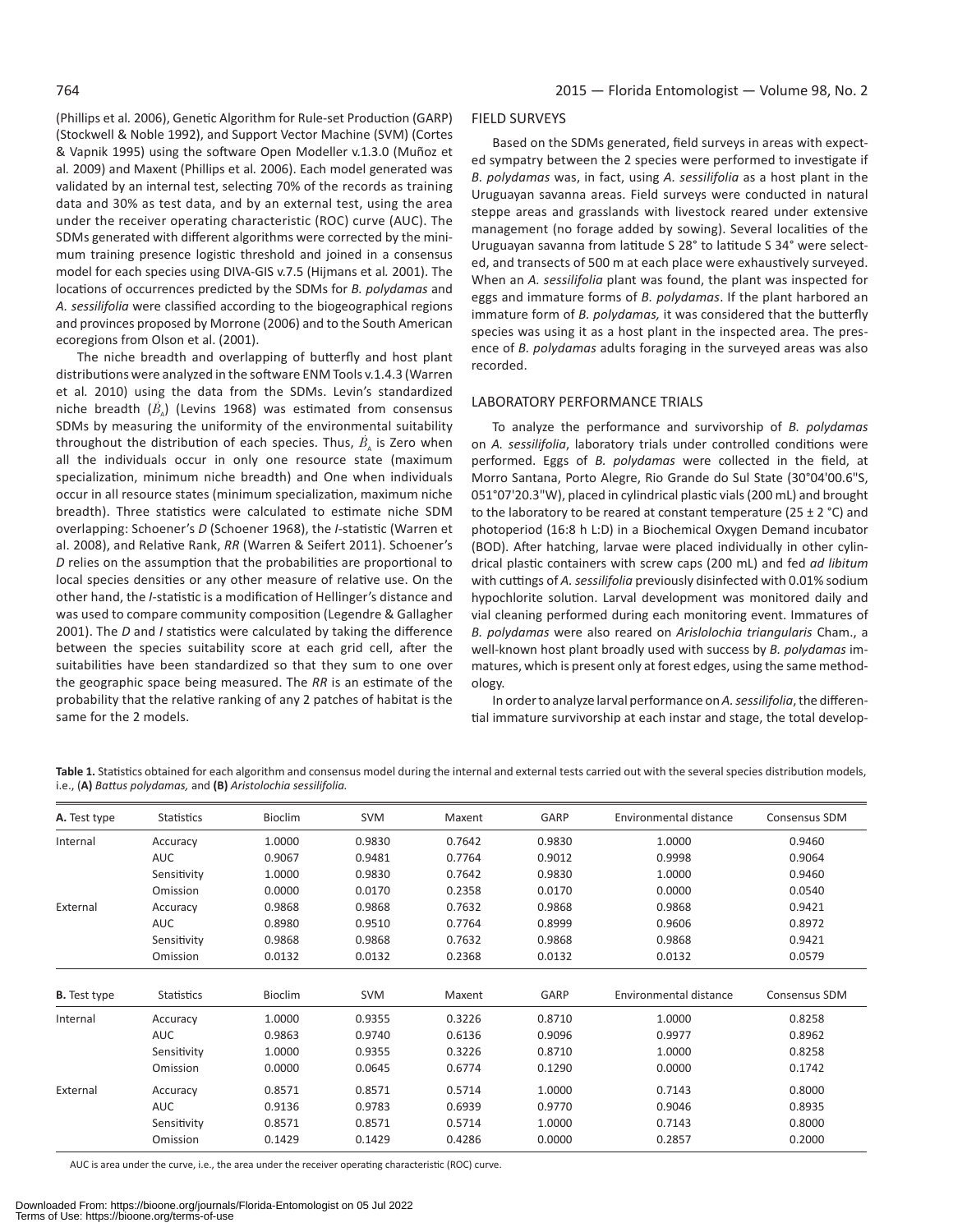ment time, as well as the weight of the pupae and adult size (forewing length) were measured and compared with the data obtained on *A. triangularis* (control data). The differential immature survivorship was calculated using a life table built for mortality observed at each instar or stage change. The development time was calculated as the number of days spent from hatching to adult emergence, and all pupae were weighed with an analytical scale at the second day after pupation. The adult size was measured with a digital caliper (0.01 mm precision) using the thorax insertion of the forewing and the R4 vein terminus as anatomical landmarks. The differential survivorship between instars and stages was compared through a  $\chi^2$ -test of independence. To analyze the larval development time, adult size, and pupal weight, only data from individuals that completed the whole development from egg to adult were used. Data were tested for normality (Kolmogorov-Smirnoff test) and further analyzed with *t*-tests.

All immatures reared during the laboratory assays that reached the adult stage were deposited as voucher specimens in the Lepidoptera Collection of the Department of Zoology (CLDZ), at the Federal University of Rio Grande do Sul, Brazil.

### **Results**

#### SPECIES DISTRIBUTION MODELLING

The statistics for all algorithms and for the consensus models are shown in Table 1. All SDMs showed high values of accuracy and sensitivity, with low values of omission error. The consensus SDMs for both the butterfly and the host plant had high statistical significance and moderate omission errors. The consensus SDMs obtained for *B. polydamas* and *A. sessilifolia* are shown in Fig. 1. As expected, *B. polydamas* showed a wide range of distribution from southern South America to southern North America ( $\ddot{B}_{AB, polydams}$  = 0.8319), occurring in several ecoregions of the Neotropics, which reflects the generalist trait of the species. On the other hand, *A. sessilifolia* had a less extensive distribution when compared with *B. polydamas* ( $\dot{B}_{\text{A A. seesifolla}} = 0.6355$ ), being restricted to savanna, altitudinal grasslands and Espinal formations located east of the Paraná River and south of the Paraguay River. The analysis of range overlapping between *B. polydamas* and *A. sessilifolia* SDMs indicated that the latter species is completely included in the potential distribution of the butterfly species (range overlap = 1.000). However, environmental suitability was not identical for both species, producing variations in the niche overlapping indexes when the whole distribution was considered (*D* = 0.7119, *I* = 0.9362, *RR* = 0.5254), and when information only from the Uruguayan savanna areas were used, niche overlapping indexes increased substantially (*D* = 0.8643, *I* = 0.9866, *RR* = 0.5974).

#### FIELD SURVEYS

The results from field surveys for *A. sessilifolia* in the Uruguayan savanna areas are shown in Table 2. In most areas of sympatric occurrence for both species, interactions were found between immature forms of *B. polydamas* and the host plant *A. sessilifolia*. Most records from the field were of eggs, arranged in clutches from 3 to 7 units, with a few records of larvae from 1st to 4th instar. During the field surveying, adult females of *B. polydamas* were observed inspecting and laying eggs on *A. sessilifolia* plants in 4 examined localities.

#### LABORATORY PERFORMANCE TRIALS

During laboratory trials, *A. sessilifolia* proved to be a suitable food source for *B. polydamas* larvae. Cumulative mortality during perfor-



Fig. 1. Consensus species distributions obtained by an ensemble forecasting of models consisting of 5 algorithms (Bioclim, Malahanobis Distance, MaxEnt, GARP, and SVM) using environmental data from occurrence points of (A) *Battus polydamas* and (B) *Aristolochia sessilifolia*.

mance trials was approximately 49%, with the lowest larval mortality rates observed for the egg stage and 3rd instar (Table 3). Mortality was not uniform among the immature stages ( $\chi^2$  = 94.477, *P* < 0.0001). *Aristolochia triangularis* also proved suitable as a food source for *B.*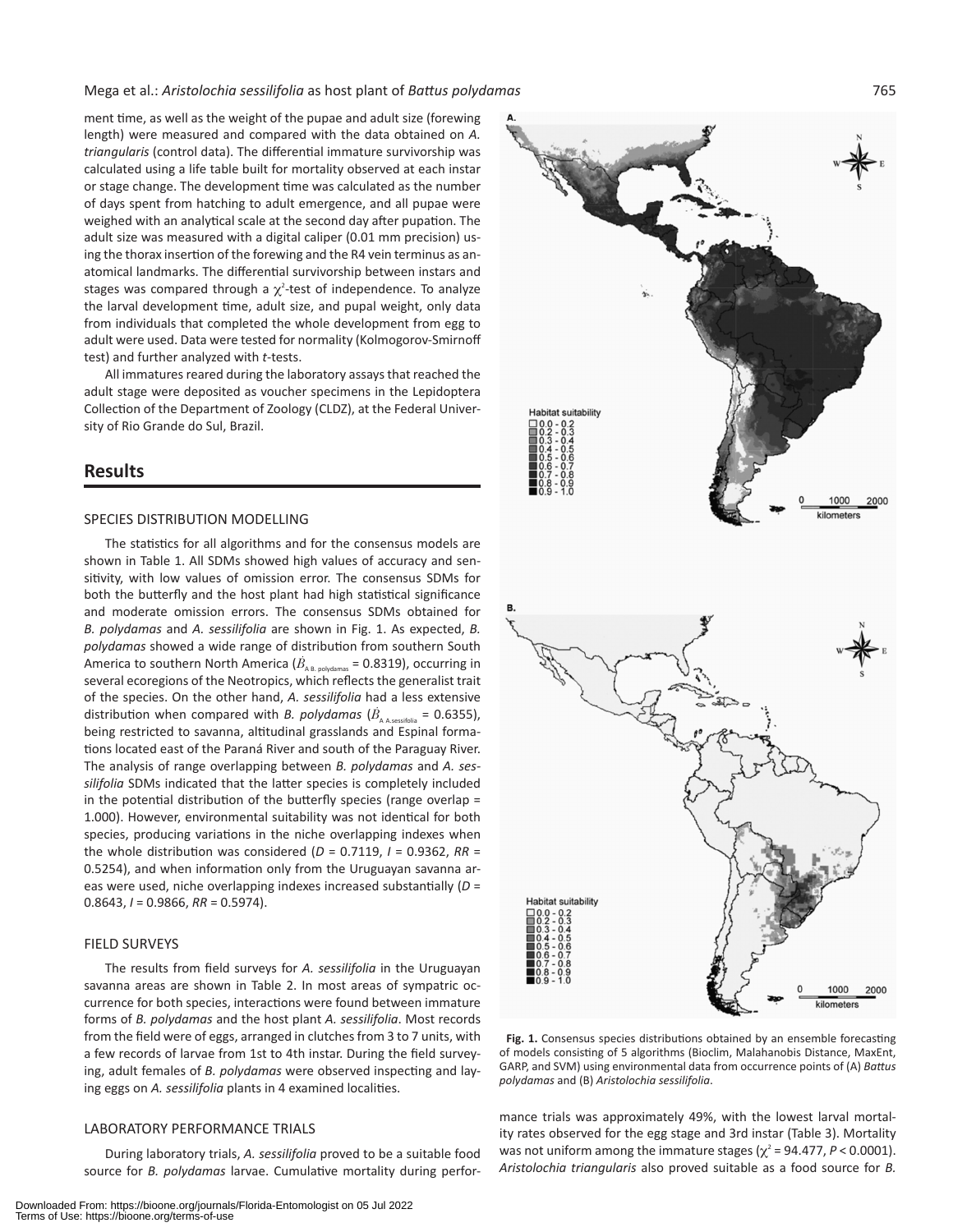**Table 2.** Localities, soil use, and geographical coordinates where field surveys were conducted to determine if *Battus polydamas* was using *Aristolochia sessilifolia*  as a host plant in the Uruguayan savanna areas.

| Location                | Soil use  | Geographical coordinate      | A. sessilifolia<br>plants        | B. polydamas<br>adults           | Immature forms on<br>plants      |
|-------------------------|-----------|------------------------------|----------------------------------|----------------------------------|----------------------------------|
| <b>Brazil</b>           |           |                              |                                  |                                  |                                  |
| Alegrete                | Livestock | 30°05'36.6"S<br>55°41'08.9"W | $\ddot{}$                        | $\begin{array}{c} + \end{array}$ | $\ddot{}$                        |
| Canoas                  | None      | 29°54'47.3"S<br>51°10'06.8"W | $^{+}$                           | $\qquad \qquad +$                | $\begin{array}{c} + \end{array}$ |
| Barra do Quaraí         | Livestock | 30°11'02.9"S<br>57°30'04.5"W |                                  | $^{+}$                           |                                  |
| Dom Pedrito             | Livestock | 30°57'15.2"S<br>54°22'43.6"W |                                  |                                  |                                  |
| Eldorado do Sul         | None      | 30°05'58.2"S<br>51°41'40.9"W | $^{+}$                           | $+$                              | $+$                              |
| Pelotas                 | Livestock | 31°48'38.3"S<br>52°25'30.3"W | $^{+}$                           | $^{+}$                           | $^{+}$                           |
| Porto Alegre            | None      | 30°03'32.1"S<br>51°07'23.1"W | $^{+}$                           | $\begin{array}{c} + \end{array}$ | $\ddot{}$                        |
| Santa Maria             | None      | 29°43'38.3"S<br>53°51'01.9"W | $\begin{array}{c} + \end{array}$ | $+$                              | $\begin{array}{c} + \end{array}$ |
| Santa Vitória do Palmar | None      | 32°32'13.4"S<br>52°32'06.8"W |                                  | $+$                              |                                  |
| Santana do Livramento   | None      | 30°51'36.7"S<br>55°31'14.1"W | $^{+}$                           | $\ddot{}$                        | $\begin{array}{c} + \end{array}$ |
| São Gabriel             | Livestock | 30°08'09.0"S<br>54°37'09.0"W | $^{+}$                           | $+$                              | $\begin{array}{c} + \end{array}$ |
| Tupanciretã             | Livestock | 29°00'25.9"S<br>53°48'25.9"W | $^{+}$                           | $^{+}$                           | $\ddot{}$                        |
| Uruguaiana              | None      | 29°30'56.0"S<br>56°49'56.0"W | $^{+}$                           |                                  |                                  |
| Viamão                  | None      | 30°05'35.5"S<br>50°50'57.4"W | $^{+}$                           | $+$                              | $\begin{array}{c} + \end{array}$ |
| Uruguay                 |           |                              |                                  |                                  |                                  |
| Artigas                 | Livestock | 30°33'02.4"S<br>57°51'42.6"W | $\, +$                           | $\begin{array}{c} + \end{array}$ | $\begin{array}{c} + \end{array}$ |
| Colonia del Sacramento  | None      | 34°26'25.6"S<br>57°43'34.4"W |                                  | $\qquad \qquad +$                |                                  |
| Paysandú                | None      | 32°22'06.2"S<br>58°03'08.6"W | $^{+}$                           | $+$                              | $^{+}$                           |
| Durazno                 | Livestock | 33°22'05.7"S<br>56°32'28.7"W | $^{+}$                           | $^{+}$                           | $^{+}$                           |
| Rivera                  | Livestock | 30°58'48.7"S<br>55°26'29.7"W | $^{+}$                           | $\qquad \qquad +$                | $^{+}$                           |
| Tacuarembó              | Livestock | 31°43'48.0"S<br>55°58'48.0"W | $^{+}$                           | $\ddot{}$                        | $^{+}$                           |
| Treinta y Tres          | None      | 32°54'31.7"S<br>54°26'46.3"W |                                  |                                  |                                  |

*polydamas* larvae but produced significantly lower mortality rates (χ<sup>2</sup> = 4.352, *P* < 0.037). Cumulative mortality was approximately 29%, with the lowest larval mortality rates observed for the 2nd and 3rd instars (Table 3). However, mortality was not uniform through the immature stages ( $\chi^2$  =31.677, *P* < 0.0001).

Among those immatures that completed development entirely on *A. sessilifolia* (*N* = 27), the mean time spent from egg to adult was 31.95 d (Table 4), with no significant differences between the development time for each sex (t = 0.445, P = 0.661). The average adult size was 47.61 mm, and the mean pupal weight was 1.41 g (Table 4). Females and males showed significant differences in adult size (*t* = −2.381, *P* = 0.028) but not in pupal weight (*t* = −1.152, *P* = 0.264). The immatures that fully completed development on *A. triangularis* (*N* = 38), spent 31.37 d to go from egg to adult (Table 4), with no significant differences between the development time for each sex (*t* = 0.168, *P* = 0.868).The average adult size was 47.41 mm, and the mean pupal weight was 1.493 g (Table 4). Females and males showed significant differences

in adult size (*t* = 3.079, *P* = 0.004) but not in pupal weight (*t* = 0.110, *P* = 0.913). No significant differences in performance were observed among the immatures that reached the adult stage from the egg stage between the 2 host plant species (development time: *t* = 0.416, *P* = 0.679; female adult size: *t* = 0.734, *P* = 0.471; male adult size: *t* = 0.620, *P* = 0.539; pupal weight: *t* = 0.227, *P* = 0.821).

# **Discussion**

This study confirmed that *B. polydamas* can successfully use *A. sessilifolia* as host plant in the Uruguayan savanna ecoregion, even though higher mortality rates are produced when compared with the wellknown and broadly abundant host plant *A. triangularis*. As far as we know, no other study has previously described this interaction, despite the abundant records of other *Aristolochia* spp. used by *B. polydamas* throughout the Neotropics. *Battus polydamas* is by far the Papilionidae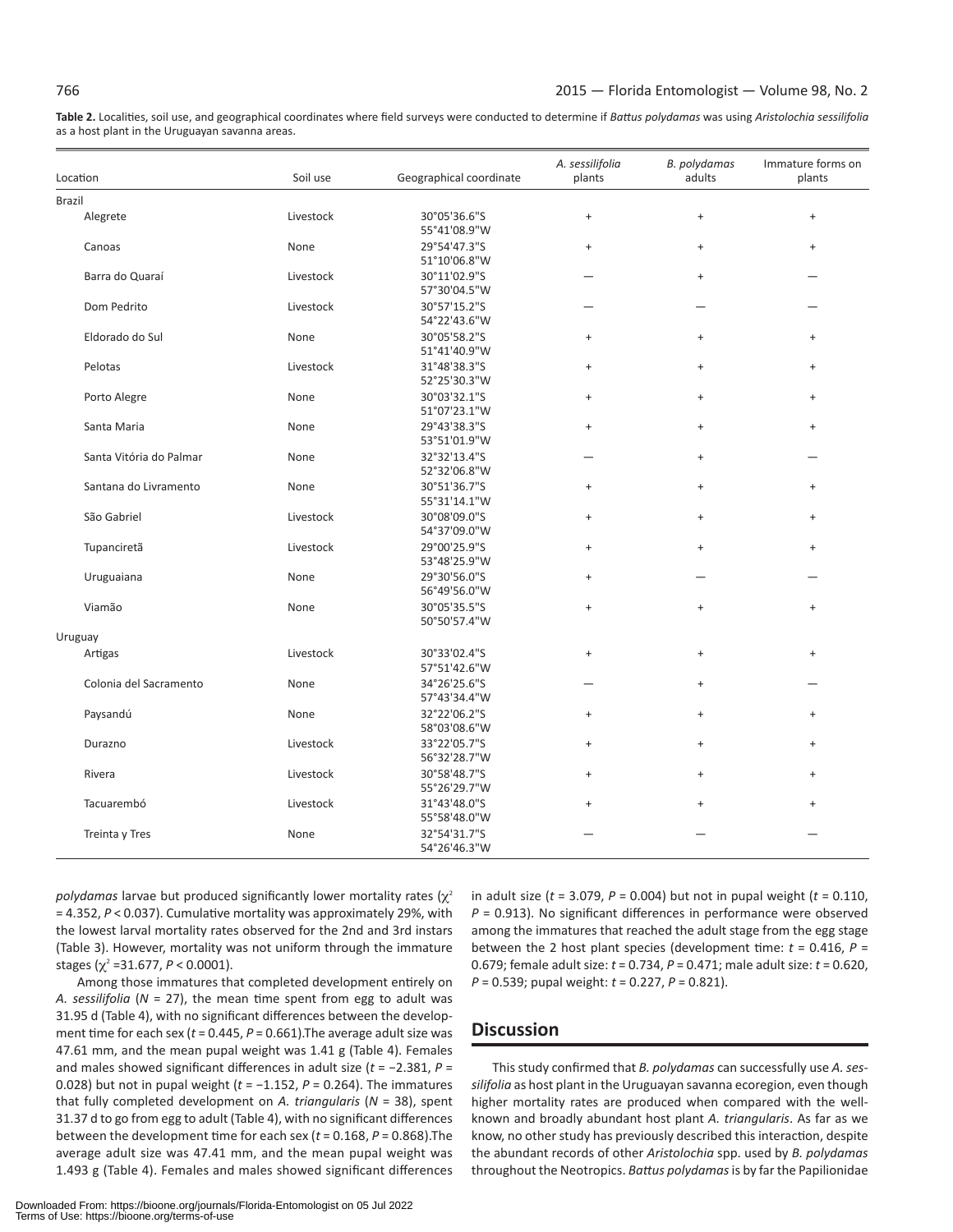|                | Aristolochia sessilifolia |                      |               | Aristolochia triangularis |                      |               |  |
|----------------|---------------------------|----------------------|---------------|---------------------------|----------------------|---------------|--|
|                |                           |                      |               |                           |                      |               |  |
| Stage/instar   | Mortality                 | Cumulative mortality | Survival rate | Mortality                 | Cumulative mortality | Survival rate |  |
| Egg            | 0.036                     | 0.036                | 0.967         | 0.017                     | 0.000                | 0.983         |  |
|                | 0.075                     | 0.111                | 0.924         | 0.017                     | 0.017                | 0.983         |  |
| $\mathbf{H}$   | 0.082                     | 0.193                | 0.918         | 0.000                     | 0.034                | 1.000         |  |
| $\mathbf{III}$ | 0.023                     | 0.215                | 0.978         | 0.000                     | 0.034                | 1.000         |  |
| IV             | 0.045                     | 0.260                | 0.954         | 0.069                     | 0.034                | 0.931         |  |
| V              | 0.095                     | 0.355                | 0.905         | 0.185                     | 0.103                | 0.815         |  |
| Pupa           | 0.132                     | 0.487                | 0.868         | 0.136                     | 0.288                | 0.864         |  |

**Table 3.** Mortality and survivorship levels of *Battus polydamas* immatures at different developmental stages and larval instars while using *Aristolochia sessilifolia* (*N* = 55) and *Aristolochia triangularis* (*N* = 59) as host plants under controlled laboratory conditions (25 ± 2 °C, 16:8 h L:D).

species with the largest number of known host plant species in the Neotropical Region (Beccaloni et al*.* 2008), which reflects its great ecological plasticity and its high tolerance of environmental constraints. Organisms with such plasticity are considered to have broad-range geographical distributions mainly due to their ability to explore different biotopes. In the case of herbivorous insects with holometabolous development, such a capacity could have evolved with the ability to accept novel plants as hosts (Thomas et al*.* 2001). However, the reason why only a limited number of Papilionoidea species have the ability to complete their immature development by using many different plants species as food sources remains unclear.

According to the SDMs generated, *B. polydamas* could be found virtually in all ecoregions of the Neotropical zone, from the dry fields of the Chaco to the moist forests of the Amazon basin, whereas *A. sessilifolia* seems to be restricted to southern South American grasslands from the Uruguayan savanna, Humid Pampa, Espinal, Southern Cone Mesopotamian savanna, and Humid Chaco. Because the Neotropics encompass a broad range of variable environments, it is expected that *B. polydamas* populations from different ecoregions would have evolved local adaptations to use the *Aristolochia* species present nearby as host plants, or have, at least, developed the ability to deal with more phylogenetically related host plants in certain regions. To the present, there are no conclusive studies describing local host plant adaptations in any Troidini species. Nonetheless, as the SDMs obtained for *A. sessilifolia* indicate a completely overlapped distribution with *B. polydamas*, and considering the ecological plasticity of this butterfly species, the results corroborate the theoretical prediction that *A. sessilifolia* could be a suitable host plant to *B. polydamas* in the Uruguayan savanna areas where no better host plant species is available.

Regarding the interaction between the Troidini and the genus *Aristolochia*, derived Troidini species generally use fewer species of *Aristolochia* as host plants when compared with basal species in the phylogeny of the tribe (Silva-Brandão et al*.* 2005). Monophagous behavior is very rare among the Troidini, as most larvae can be induced to feed on more than one *Aristolochia* species, despite the preference and best performance of larvae being linked to some specific plants (see discussion in Tyler et al*.* 1994). Thus, the ecological specialization may simply reflect the geographical distribution of the butterfly species, instead of showing a trend in the direction of specialization in host plant use. If the species has considerable ecological plasticity, it is expected that oviposition may take place on the host plants more plentifully available in a specific area. Therefore, the use of suboptimal or less preferred host plants could be related to the lack of better resources at a specific place and time (Fox & Morrow 1981; Bernays & Graham 1988).

Especially for the Uruguayan savanna areas where forest *Aristolochia* spp. (e.g., *A. triangularis*) are restricted to riparian and hillside forests, the use of *A. sessilifolia*, an open-field plant with prostrate habit, may assure food sources for the development of immatures. As *B. polydamas* is considered a generalist species, with high ecological plasticity, the strategy of using *A. sessilifolia* could result in lower competition with other Troidini species. According to Tyler et al. (1994), the number of Troidini species with a predicted distribution in the Uruguayan savanna areas scores 10 taxa, with only 3 of them exhibiting open-field habits, namely *Euryades corethrus* (Boisduval, 1836), *Euryades duponchelii* (Lucas, 1839) and *B. polydamas.* The former 2 species are singleegg oviposition butterflies that use just a few open-field *Aristolochia* species as host plants, whereas *B. polydamas* lays eggs in clusters of 3 to 7 units and exploits more than 20 *Aristolochia* species (Beccaloni et al*.* 2008). Interestingly, the 2 *Euryades* species occur mainly in habitats in the biogeographical provinces of the Chaco and the Pampa (sensu Morrone 2006), which are characterized by very harsh environmental conditions, especially during summer, with very scarce food sources for both immature and adult forms. The existence under such severe circumstances would only be possible if some adaptations to the local climatic conditions had evolved, or in other words, if specialization had arisen in the resident populations subjected to the environmental constraints. *Battus polydamas* does not seem to have been the target of such selective forces. Its widespread distribution in all biogeographical subregions of the Neotropics suggests that, instead of specializing for a set of specific environment constraints, it evolved towards maintaining minimum developmental and adult physiological requirements under unfavorable environmental conditions. Despite the fact that just

**Table 4**. Life-history characteristics (± SE) of *Battus polydamas* that completed the whole life cycle when fed ad libitum with cuttings of *Aristolochia sessilifolia* (*N* = 27) and *Aristolochia triangularis* (*N* = 38)*.* Rearing was done in a laboratory environment controlled at 25 ± 2 °C and 16:8 h L:D.

| Host plant                | Sex        | Development time (days) | Pupal weight (g)  | Forewing length (mm) |
|---------------------------|------------|-------------------------|-------------------|----------------------|
| Aristolochia sessilifolia | Females    | $31.33 \pm 1.120$       | $1.503 \pm 0.110$ | $49.69 \pm 1.453$    |
|                           | Males      | $32.63 \pm 0.957$       | $1.350 \pm 0.078$ | $46.04 \pm 0.764$    |
|                           | Both sexes | $31.95 \pm 0.710$       | $1.415 \pm 0.065$ | $47.61 \pm 0.842$    |
| Aristolochia triangularis | Females    | $31.50 \pm 2.000$       | $1.496 \pm 0.161$ | $50.19 \pm 1.552$    |
|                           | Males      | $31.33 \pm 2.548$       | $1.492 \pm 0.165$ | $46.32 \pm 3.880$    |
|                           | Both sexes | $31.37 \pm 2.393$       | $1.493 \pm 0.134$ | $47.41 \pm 3.473$    |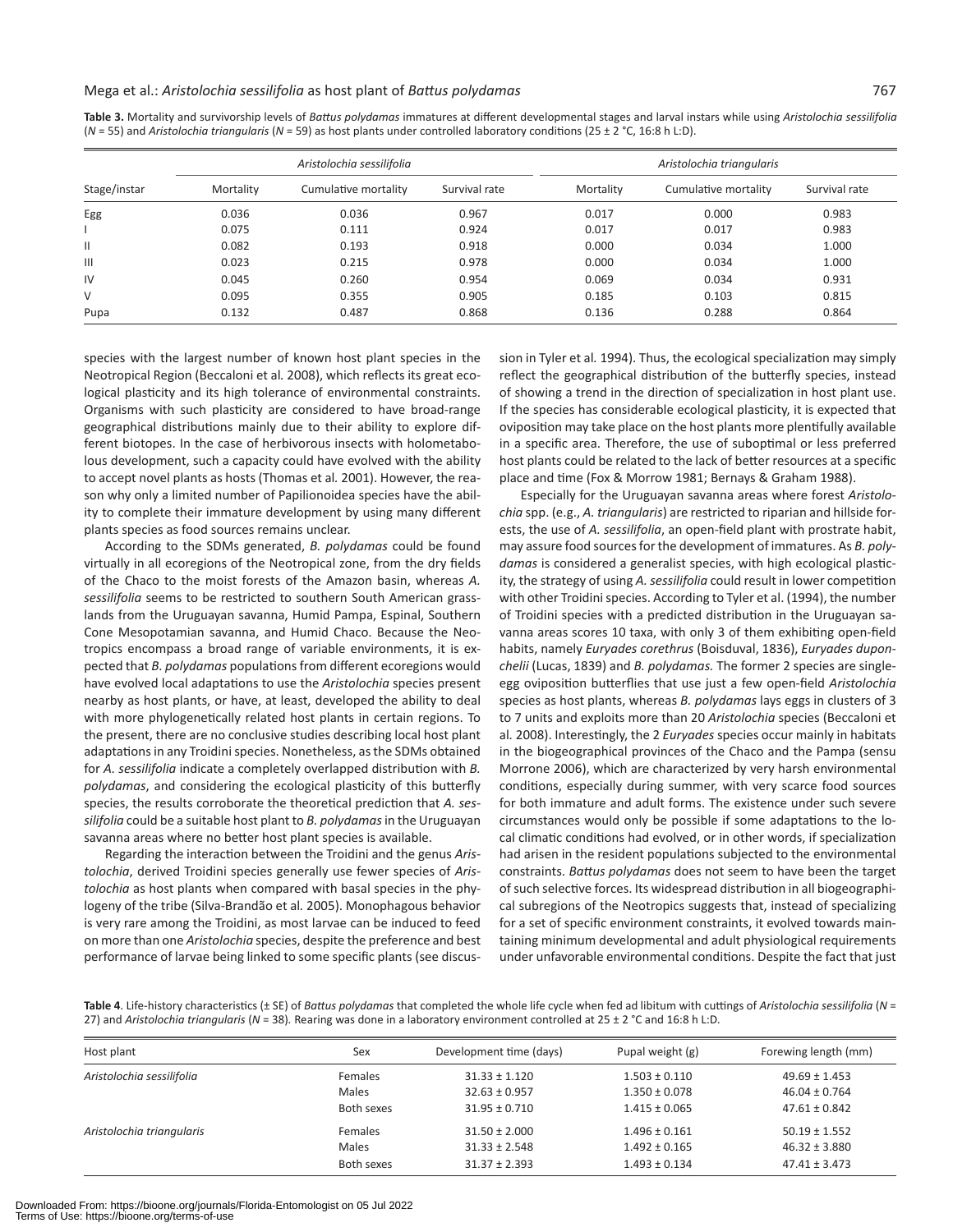a few *Aristolochia* species had been tested under controlled conditions for the suitability as host plant, there is plenty of empirical and field evidence supporting the assertion that *B. polydamas* has the ability to successfully use all *Aristolochia* species present in the Neotropics. Based on the presently available evidence, there is no doubt that *B. polydamas* stands as the most plastic Troidini species in the Neotropics.

### **Acknowledgments**

The authors are thankful to LRF Verane for laboratory assistance with *B. polydamas* rearing, to all land owners for providing access to areas where field surveys were performed, to the Chico Mendes Institute for Biodiversity Conservation (ICMBio) for the collection license (#35179-3), and to the National System of Biodiversity Research/National Network for Research and Conservation of Lepidoptera (SiS-Biota/RedeLep) for funding field surveys (grant #563332/2010). NOM was funded by CAPES National Postdoctoral Program (PNPD/CAPES) (grant #23038.8306/2010-62), VWS and GWGA by the Coordination for the Improvement of Higher Education Personnel (CAPES), ABBM by SiSBiota/RedeLep, and HPR by National Council for Scientific and Technological Development (CNPq). This is contribution #574 of the Department of Zoology from the Federal University of Rio Grande do Sul, Brazil.

# **References Cited**

- Barros F, Araújo AAM. 2013. Aristolochiaceae. *In* Lista de Espécies da Flora do Brasil. Jardim Botânico do RJ. http://floradobrasil.jbrj.gov.br/jabot/floradobrasil/FB15749 (last accessed 20 Sep 2013).
- Batjes NH. 2000. Global Data Set of Derived Soil Properties, 0.5-Degree Grid (ISRIC-WISE). [Global Data Set of Derived Soil Properties, 0.5-Degree Grid (International Soil Reference and Information Centre –World Inventory of Soil Emission Potentials)]. Data set. Available online [http://www.daac.ornl. gov] from Oak Ridge National Laboratory Distributed Active Archive Center, Oak Ridge, Tennessee, USA. doi:10.3334/ORNLDAAC/546.
- Beccaloni GW, Viloria AL, Hall SK, Robinson GS. 2008. Catalogue of the Host Plants of the Neotropical Butterflies/ Catálogo de las Plantas Huésped de las Mariposas Neotropicales. m3m-MonografíasTercerMilenio, Vol. 8. Zaragoza, Spain: Sociedad Entomológica Aragonesa (SEA)/Red Iberoamericana de Biogeografía y Entomología Sistemática (RIBES)/Ciencia y Tecnología para el Desarrollo (CYTED)/Natural History Museum, London, United Kingdom. (NHM)/Instituto Venezolano de Investigaciones Científicas, Venezuela (IVIC). 536 pp.
- Bernays EA, Chapman RF. 1994. Host Plant Selection by Phytophagous Insects. Chapman & Hall, New York, USA. 312 pp.
- Bernays EA, Graham M. 1988. On the evolution of host specificity in phytophagous arthropods. Ecology 69(4): 886-892.
- Brown KS, Trigo JR, Francini RB, Morais ABB, Motta PC. 1991. Aposematic insects on toxic host plants: coevolution, colonization, and chemical emancipation, pp. 375-402 *In* Price PW, Lewinsohn TM, Fernandes GW, Benson WW [eds], Plant–Animal Interactions—Evolutionary Ecology in Tropical and Temperate Regions. John Wiley & Sons, New York, New York, USA.
- Busby JR. 1991. BIOCLIM: A bioclimate analysis and prediction system, pp. 64- 68 *In* Margules CR, Austin MP [eds.], Nature Conservation: Cost Effective Biological Surveys and Data Analysis. CSIRO, Australia.
- Chew FS. 1977. Coevolution of pierid butterflies and their cruciferous foodplants. II. The distribution of eggs on potential food plants. Evolution 31(3): 568-579.
- Cortes C, Vapnik V. 1995. Support-vector networks. Machine Learning 20(3): 273-297.
- Dennis RLH, Donato B, Sparks TH, Pollard E. 2000. Ecological correlates of island incidence and geographical range among British butterflies. Biodiversity and Conservation 9(3): 343-359.
- Dennis RLH, Shreeve TG, Arnold HR, Roy DB. 2005. Does diet breadth control herbivorous insect range size? Life history and resource outlets for specialist butterflies. Journal of Insect Conservation 9(3): 187-200.
- Dunne KA, Willmott CJ. 2000. Global Distribution of Plant-Extractable Water Capacity of Soil (Dunne). Data set. Available online [http://www.daac.ornl.gov]

from Oak Ridge National Laboratory Distributed Active Archive Center, Oak Ridge, Tennessee, USA. doi:10.3334/ORNLDAAC/545.

- Ehrlich PR, Raven PH. 1964. Butterflies and plants: a study in coevolution. Evolution 18(4): 586-608.
- Fagua G, Ruiz N, González F, Andrade-C MG. 1998. Calidad del hospedero en el ciclo de desarrollo de *Battus polydamas* (Lepidoptera: Papilionidae: Troidini). Revista Colombiana de Entomologia 24(3): 131-140.
- Farber O, Kadmon R. 2003. Assessment of alternative approaches for bioclimatic modelling with special emphasis on the Mahalanobis distance. Ecological Modelling 160(1-2): 115-130.
- Fischer G, Nachtergaele F, Prieler S, Van Velthuizen HT, Verelst L, Wiberg D. 2008. Global Agro-ecological Zones Assessment for Agriculture (GAEZ 2008). IIASA, Laxenburg, Austria, and FAO, Rome, Italy.
- Fordyce JA. 2010. Host shifts and evolutionary radiations of butterflies. Proceedings of the Royal Society B 277(1701): 3735-3743.
- Fox LR, Morrow PA. 1981. Specialization − species property or local phenomenon. Science 211(4485): 887-893.
- Futuyma DJ, Keese MC. 1992. Evolution and coevolution of plants and phytophagous arthropods, pp. 439–475 *In* Rosenthal GR, Berenbaum MR [eds.], Herbivores: Their Interactions with Secondary Plant Metabolites, 2nd ed. Academic Press, San Diego, California, USA.
- Gaston KJ, Blackburn TM, Lawton JH. 1997. Interspecific abundance–range size relationships: an appraisal of mechanisms. Journal of Animal Ecology 66(4): 579-601.
- Global Soil Data Task Group. 2000. Global Gridded Surfaces of Selected Soil Characteristics (IGBP-DIS). [Global Gridded Surfaces of Selected Soil Characteristics (International Geosphere-Biosphere Programme – Data and Information System)]. Data set. Available online [http://www.daac. ornl.gov] from Oak Ridge National Laboratory Distributed Active Archive Center, Oak Ridge, Tennessee, USA. doi:10.3334/ORNLDAAC/569.
- Gotelli NJ, Ellison AM. 2004. A Primer of Ecological Statistics. Sinauer Associates, Sunderland, Massachusetts, USA. 492 pp.
- Hijmans RJ, Cameron SE, Parra JL, Jones PG, Jarvis A. 2005. Very high resolution interpolated climate surfaces for global land areas. International Journal of Climatology 25(15): 1965-1978.
- Hoehne FC. 1942. Flora Brasilica: Volume XV, II Aristolochiaceas. Secretaria da Agricultura, Indústria e Comércio, São Paulo, Brazil. 141pp.
- Janz N. 2011. Ehrlich and Raven revisited: mechanisms underlying co-diversification of plants and enemies. Annual Review of Ecology, Evolution and Systematics 42(1): 71-89.
- Legendre P, Gallagher ED. 2001. Ecologically meaningful transformations for ordination of species data. Oecologia 129(2): 271-280.
- Levins R. 1968. Evolution in Changing Environments. Monographs in Population Biology, Vol. 2. Princeton University Press, Princeton, New Jersey, USA.
- Loader C, Damman H. 1991. Nitrogen content of food plants and vulnerability of *Pieris rapae* to natural enemies. Ecology 72(5): 1586-1590.
- Morais ABB, Brown KS, Stanton MA, Massuda KF, Trigo JR. 2013. Are aristolochic acids responsible for the chemical defence of aposematic larvae of *Battus polydamas* (L.) (Lepidoptera: Papilionidae)? Neotropical Entomology 42(6): 558-564.
- Morrone JJ. 2006. Biogeographic areas and transition zones of Latin America and the Caribbean Islands based on panbiogeographic and cladistics analyses of the entomofauna. Annual Review of Entomology 51(1): 467- 494.
- Muñoz MES, Giovanni R, Siqueira MF, Sutton T, Brewer P, Pereira RS, Canhos DAL, Canhos VP. 2009. openModeller: a generic approach to species' potential distribution modelling. GeoInformatica. DOI: 10.1007/s10707- 009-0090-7.
- Nishida R, Fukami H. 1989. Ecological adaptation of an Aristolochiaceae feeding swallowtail butterfly, *Atrophaneura alcinous*, to aristolochic acids. Journal of Chemical Ecology 15(11): 2549-2563.
- Olson DM, Dinerstein E, Wikramanayake ED, Burgess ND, Powell GVN, Underwood EC, D'Amico JA, Itoua I, Strand HE, Morrison JC, Loucks CJ, Allnutt TF, Ricketts TH, Kura Y, Lamoreux JF, Wettengel WW, Hedao P, Kassem KR. 2001. Terrestrial ecoregions of the world: a new map of life on earth. Bioscience 51(11): 933-938.
- Opitz SEW, Müller C. 2009. Plant chemistry and insect sequestration. Chemoecology 19(3): 117-154.
- Phillips SJ, Anderson RP, Schapire RE. 2006. Maximum entropy modelling of species geographic distributions. Ecological Modelling 190(3-4): 231- 259.
- Schoener TW. 1968. The *Anolis* lizards of Bimini: resource partitioning in a complex fauna. Ecology 49(4): 704-726.
- Scriber JM, Slansky F. 1981. The nutritional ecology of immature insects. Annual Review of Entomology 26(1): 183-211.